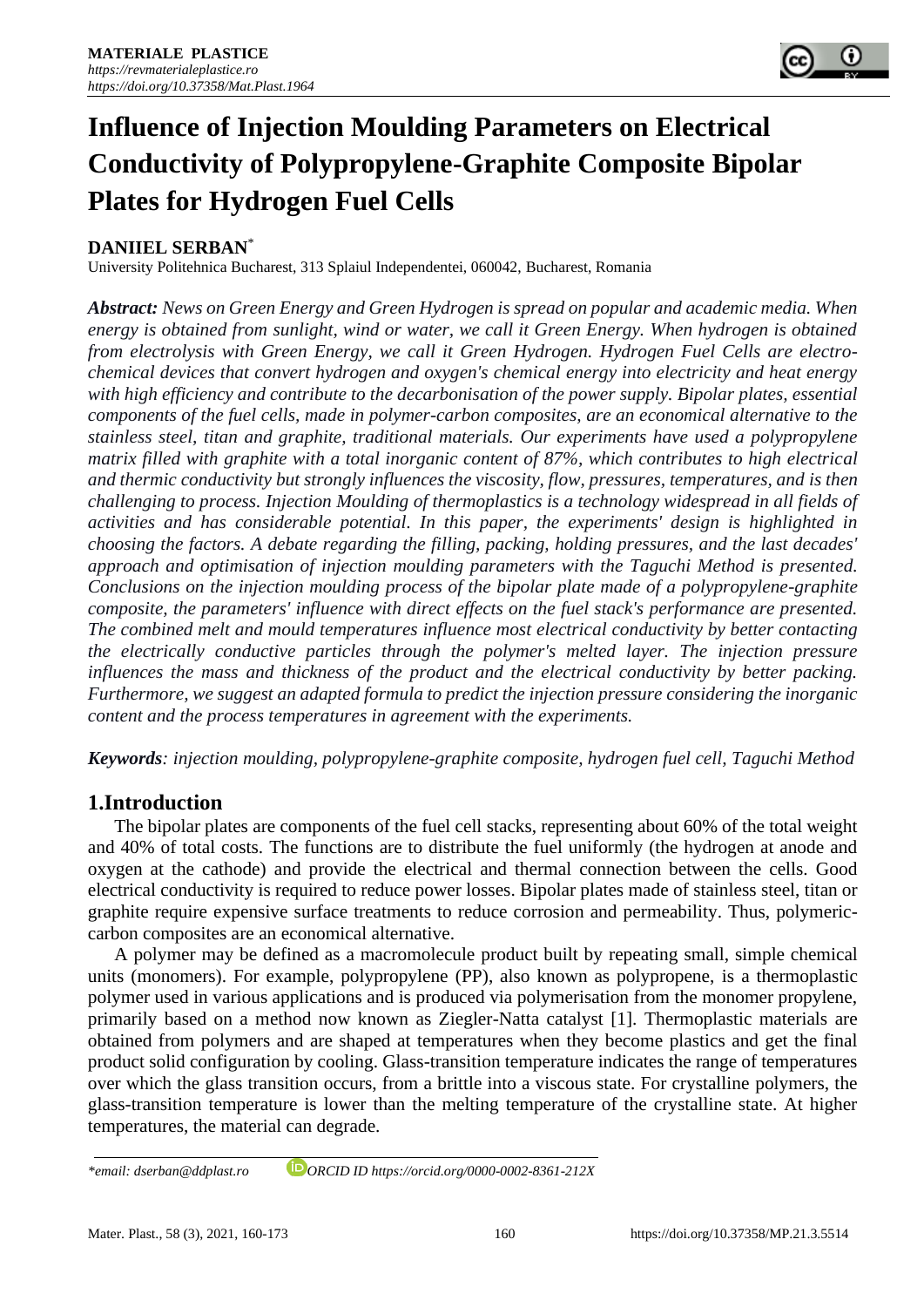Thermogravimetric analysis (TGA) is a process that continuously measures sample weight when heated at a linear rate.TGA can help to evaluate thermal degradation behaviour. Thermoplastics are processed mainly by extrusion, injection moulding, vacuum forming, compression, blow moulding [2]. The proprieties of a polymer can be improved by incorporating additives like fillers, colourants, flameretarders, anti-ageing, to name a few. A polymeric composite consists of a polymer matrix to which fillers are added. The mixing methods may vary, extrusion, Banbury mixing, roll-mill mixing, melt compounding or solution compounding. The fillers do not interact with the matrix. For example, carbon black is a powerful reinforcing filler that contributes to the composite's good thermal and electrical conductivity. Graphite fillers improve dimensional stability, thermal and electrical conductivity [1].

The majority works theoretically and experimentally evaluated the percolation threshold, thermal and electrical conductivity, aggregation, structure for composites with inorganic content up to 10%. In addition, influences of fillers like carbon nanotubes (CNT's), carbon nanostructures (CBN's), graphene and derivates, available at high costs, were evaluated. The review of conductive composites highlighted the analyses used mostly of thermosets (epoxy) matrices, thermoplastics polycarbonate, polyethylene a maximum conductivity of 700 S/m obtained for a PPO matrix filled with 50wt% MWCNT, and 20S/m for a polypropylene filled 9wt% MWCNT (multi-wall carbon nanotubes [3]. The US Department of Energy recommends a conductivity of 100 S/cm for bipolar plates materials.

A high proportion, usually over 70% of graphite, is added to a thermoplastic polymer to obtain a good electrical conductivity of a composite for injection moulding bipolar plates at an industrial scale at economical costs. Nevertheless, in this range, there are few works disseminating results. Good electrical conductivities of 27 S/cm for bipolar plates were obtained by solution blending polypropylene, graphite and carbon black with a total inorganic content of 80% [4]. Thermogravimetry analyses on a similar polypropylene composite with high graphite content of 60% demonstrated a minor degradation step up to 480ºC; after that, a sharp weight loss was observed [4]. Derieth et al. demonstrated better results of about 100 S/cm of bulk conductivity for smaller flakes particles of graphite at a 78% load. However, they observed that spherical morphology enables a higher filling load and then conductivity. The pressure applied to the measurement sandwich influenced very little bulk conductivity, but an important influence was observed for volume conductivities [5]. Polypropylene melt-mixed in a twin-extruder with expanded graphite powder with loads from 10% to 80% demonstrated increased thermal and electrical conductivity with the filler content. For example, the electrical conductivity: 0.6 S/cm for 10wt% load to 15.9 S/cm for PP composite with 80wt% graphite. The contents were confirmed by thermogravimetric analyses [6].

The inorganic content influences the viscosity of the composite. Therefore, higher temperatures and injection pressures are required for injection moulding. Higher temperatures may concern the degradation of the product. Thermogravimetric analyses demonstrated for polypropylene that a maximum degradation rate at a recorded temperature ranges from 435 to 457ºC [7]. Chipara et al. demonstrated that the temperature at which the mass loss rate is maximum is increased with the concentration of carbon fibres dispersed within the polypropylene matrix, and it was measured in the range of 460 to 470 °C for composites with up to 20% carbon nanofibers [8].

In previous experiments with a compound 87% graphite in PP, the author observed on the injection moulded bipolar plates a variance of the performance when tested in fuel cell stacks. Then, we planed new experiments to explore the improvements in performance by analysing the influence of surface microstructure on the electrical contact resistance, effect of inorganic content, the hydrogen supply and presented here in this paper, optimise and effect of the injection moulding parameters.

The Taguchi approach of Design of Experiments has been the popular product and process improvement tool for engineering and scientific professionals since its introduction in the USA in the 1980s. Simulating flow software can optimise the injection moulding parameters against trial and error, statistical methods on the Design of Experiments. However, flow simulation software needs accurate rheological material data, unavailable for our experiments material. Thus, we chose a method that can be introduced to small companies at no high costs. This paper proposes a simple formula to predict the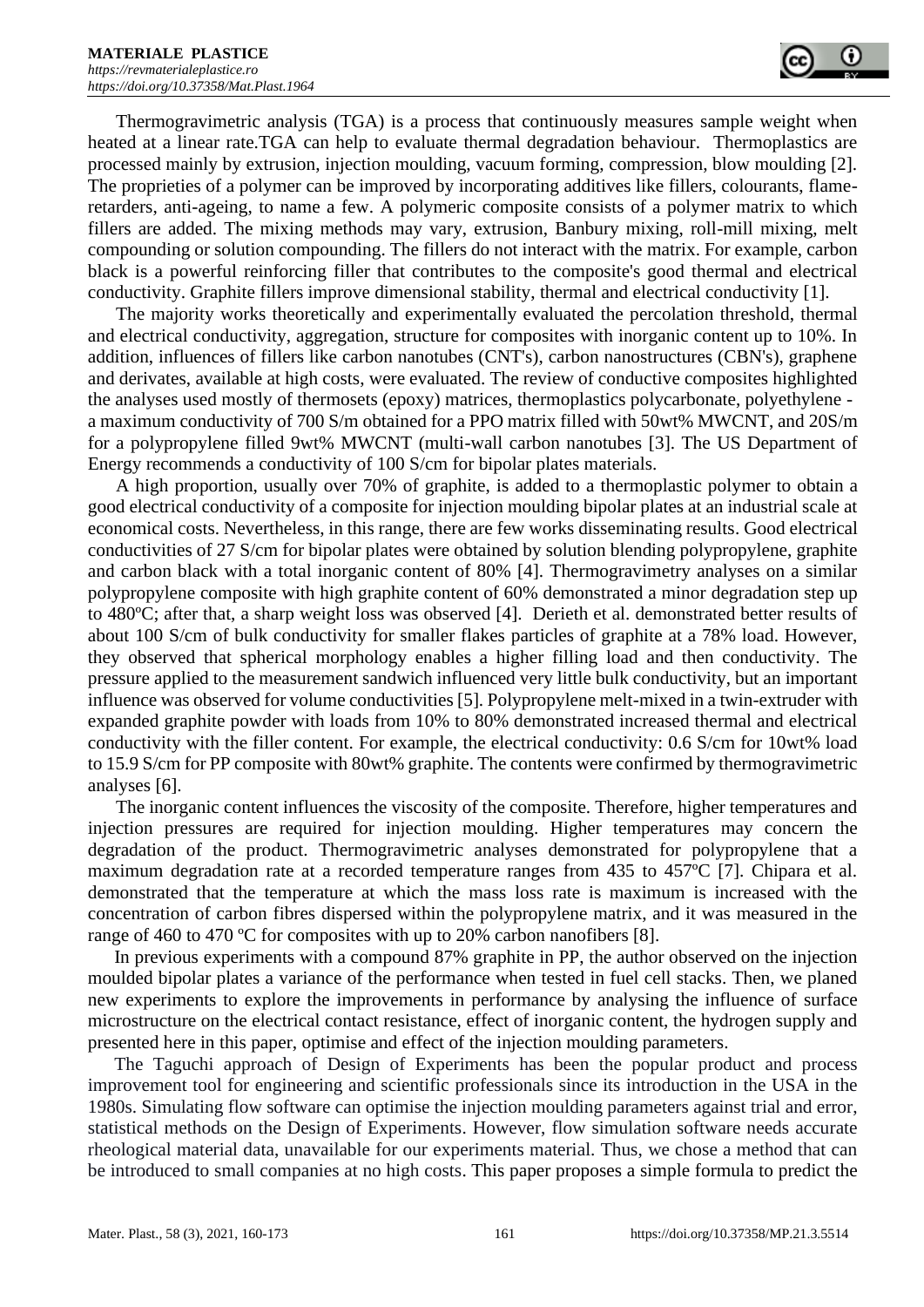

injection pressure of a highly filled polymeric composite. The formula is adapted on an experimentally developed equation for the calculus of the viscosity of a composite filled with carbon black and considers the influence of process temperatures. The Taguchi method performed to optimise the injection moulding parameters for better conductivity of a polymer composite bipolar plate and the influence of the bipolar plate on the power efficiency of the hydrogen-air PEM fuel cell are presented.

## **2.Materials, equipment and methods**

## **2.1. Materials**

First, the bipolar plate was injection moulded in a PP, Polypropylene grade J1100 from Rompetrol (MFR of 26,0- 30,0 g/10 min, 230ºC, 2.16 kg/ISO 1133 B) for evaluation of the injection moulding parameters: the temperature at injection moulding nozzle, the temperature of the mould cavity, injection pressure and cavity pressure.

Then, we performed the experiments of injection moulding the bipolar plates in a polypropylene graphite composite (PP+87GR) with an 87wt% inorganic content, purchased from Centre of Fuel Cell Technology ZBT GmbH Duisburg. The material is suitable for bipolar plates for low-temperature operated fuel cells (under 120ºC). The compound is made in a twin-screw extruder and granulated in pellets form with maximum dimension as of four-millimetre diameter and 12 mm length as shown in Figure 1a. Derieth et al. evidenced the influence of the particle dimension on the bulk-conductivity: about 98 S/cm for particles of 5 µm diameter and particles of 10 µm a bulk-conductivity of about 58 S/cm [5]. An SEM analysis of the internal microstructure of the compound observed that the layer of 200 to 400 µm closed to the mould surface presented lower conductivity because the graphite flakes were oriented perpendicular to the current flow. The core presented an orientation of the graphite flakes in the sense of the current flow in the fuel cell and a better electrical conductivity [5].

Thermogravimetric analysis (TGA) of the composite PP+87GR performed at Advanced Polymer Materials Group confirmed a high rate of degradation in 430°C to 490°C and 86.6% inorganic content (Figure 1b).



**Figure 1**a. Composite pellets samples; b. TGA analyse on a ten <sup>o</sup>C / min profile

## **2.2. Equipment**

The injection moulding machine, Arburg Allrounder 221-75-350 equipped with Polytronica Controller one-stage system with switch-over on stroke and time which can deliver the same holding pressure as the injection pressure and on which the parameters can be set as follows: maximum hydraulic ram injection pressure -  $p_h$  135 bar, specific injection pressure -  $p$  1090 bar, times - [s], strokes - [mm], speeds - in percentage  $\lceil\% \rceil$ , 100% corresponding to a maximum speed of 100 mm/s or 64 cm<sup>3</sup>/s [9]. The cavity pressure was measured with a Multi-Process Controller DME 4000 and a sensor DME 405C placed on the cathode side of the bipolar plate cavity mould, made in Aluminium EN 7075, and electrically heated. The model of the bipolar plate has a hydrogen circuit at the anode and an oxygen circuit at the cathode and has a size of 55 x 55 x 4 mm³. For the electrical resistance measurements, a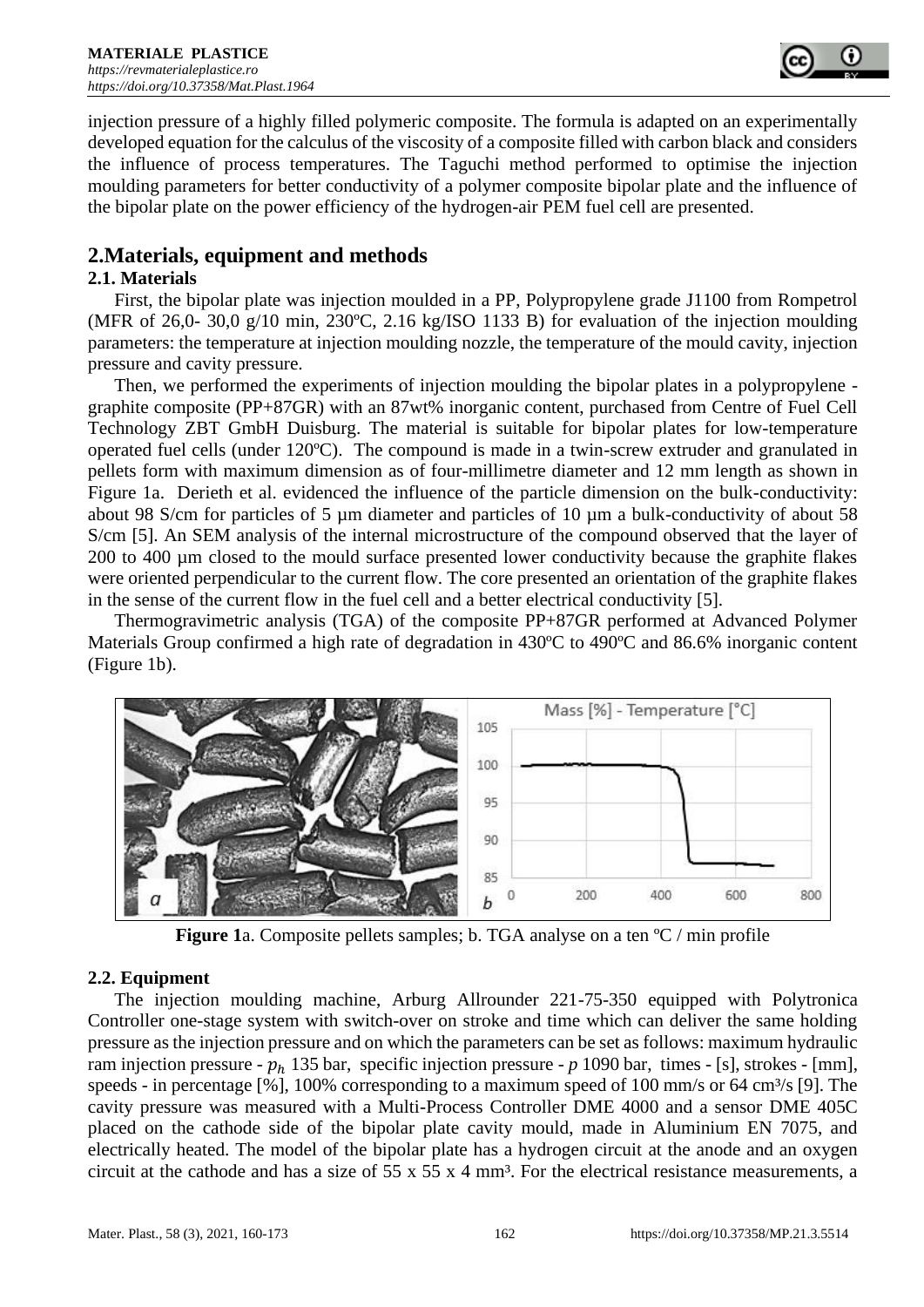Direct Current Source (30 Volt, 10 Amper) was used, and each sample was measured in a stack at a load of ten daN. The voltage and current were recorded with the help of a multifunction monitor. The thickness of the bipolar plates was measured with a digital calliper. The fuel cell stack was supplied hydrogen from a hydride cartridge at 0.3 bar and forced air with a fan.

#### **2.3.Estimate the injection pressure method**

Dobrescu et al. [10] developed formula (1) for composites low-density polyethylene – carbon black:

$$
\eta_k = \eta_p (1 + ac^b) \tag{1}
$$

where:  $\eta_k$  is the viscosity of the composite [Pas];  $\eta_p$  is the viscosity of the matrix polymer [Pas]; *a, b* are coefficients experimentally developed, and *c* represents the parts of filler. Viscosity is not a direct parameter the operator can set on the equipment controller; therefore, based on equation (1), here we introduce an adapted formula (2) by considering the influence of melts and mould temperatures for the estimation of the hydraulic injection pressure:

$$
p_{hk} = p_{hp}(1 + ac^b/d^f)
$$
 (2)

where:  $p_{hk}$  is the hydraulic injection pressure of the composite,  $p_{hv}$  the matrix polymer's hydraulic injection pressure,  $a = 0.297$  and  $b = 1.3$ , are experimentally evaluated by Dobrescu et al. [10],  $f=2.5$ , coefficient experimentally evaluated by considering the influence of the combined temperatures of the melt at the nozzle and mould temperature, *d*, calculated with equation (3):

$$
d = (T_{Nk} + T_{ck})/(T_{Np} + T_{cp})
$$
\n(3)

where:  $T_{Nk}$  is the (nozzle set) temperature of the composite,  $T_{Np}$  is the (nozzle set) temperature of the polymer, *TCk* is the mould cavity temperature for the composite, and *TCp* is the mould cavity temperature for the polymer, as recommended by suppliers. It is the place to clarify the terms regarding pressures related to the injection phases. The pressures set on machine controllers: maximum injection pressure controlled by speeds,  $p_h$ -hydraulic pressure or  $p$  - specific pressure on modern controllers, hydraulic or specific holding pressures controlled by time. Moreover, we have the pressures related to the mould cavity and mentioned by literature, papers, flow simulation software: (mould) filling pressure, (mould) packing pressure measured on sensors placed into the mould cavities. The cavity pressure might differ with the sensor's position, lower at the end of the flow. In our experiment, we use the terms hydraulic injection pressure  $p_h$ , specific injection pressure  $p$  (as the hydraulic pressure multiplied with the intensification ratio) and mould cavity pressure  $p_c$  (as measured with the DME sensor placed in the mould manufactured for the injection moulds tests), as shown in Figure 2a. We consider packing pressure controlled by time as holding pressure, and when not mentioning control, we consider it the second stage phase injection pressure.



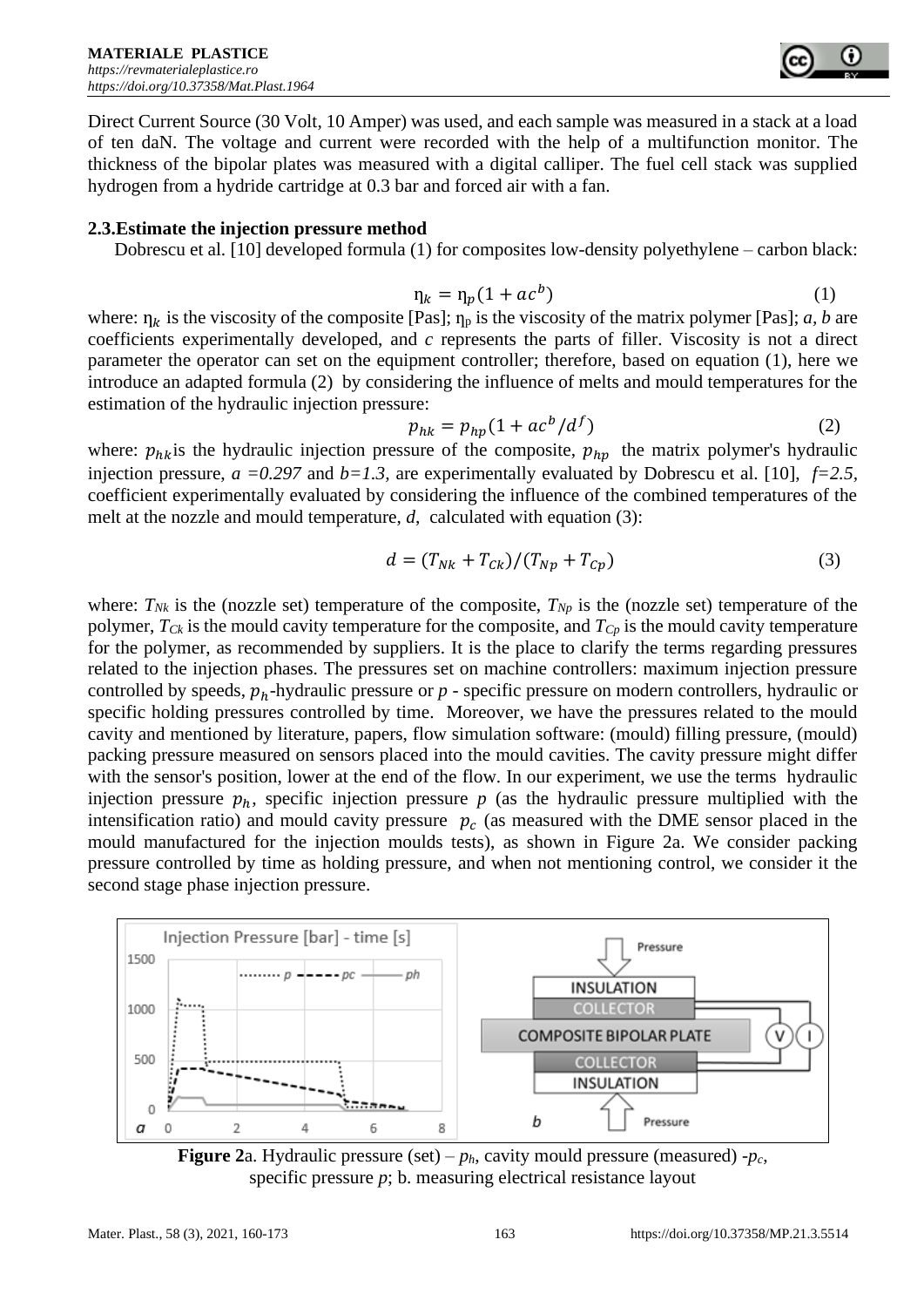

### **2.4. Measuring the electrical conductive proprieties of the moulded bipolar plates**

We measured the electrical resistance through-plane of the bipolar plates in an assembly to compare the results shown in Figure 2b at a ten daN load. Then, four bipolar plates of each experiment were assembled in a hydrogen-air (forced) fuel cell stack and tested at room temperature; hydrogen supplied from an  $AB_5$  metal hydride cartridge at 0.03 MPa pressure and forced air with a fan help. The measurement of the fuel cell efficiency equipped with the bipolar plates of the four experiments directly indicates the influence of the injection moulding parameters.

### **2.5. Taguchi process optimisation method**

The Taguchi Method utilises the conventional tools, simplifying them by identifying the guidelines for the experiment layout and the result analysis. The Taguchi method consists of (a) Select Project and Form Team, (b) Conduct Experiment Planning Discussion, (c) Design Experiment (Layout/Test Plan), (d) Carry Out Planned Experiments and Collect Results, (e) Analyse Results, (f) Observation Summary, (g) Validate Improvement. The concepts are: (1) quality should be designed into the product and not inspected into it, (2) quality is best achieved by reducing the deviation from a target, (3) the cost of quality is appreciated as a function of the deviation from the standard, and (4) the losses should be measured system-wide [11]. In the injection moulding process, quality characteristics such as reject rate, flash, or porosity have traditionally been measured Taguchi method uses Smaller-the-Better, Nominal-the-Better and Larger-the-Better [11,12].

### **2.5.1. Select Project and form team**

**Project**: Optimisation of injection moulding parameters of a bipolar plate for a Proton-Exchange Membrane (or Polymer Electrolyte Membrane - PEM) hydrogen fuel cell. The study's goal consisted of analysing the influence of the injection moulding parameters on the electrical conductivity of the bipolar plate and the performance of the PEM hydrogen fuel five cell assembly.

**Form Team**: Any Design of Experiments (DOE) procedure must be backed by a complete knowledge of the technology underlying principles, which helps understand the phenomena and is essential in interpreting the analysis. The team should have between 2 and 15 members. The machine operator and the production staff should be part of the team.

**Team, 3 Members**: Machine Operator, The Author (Leader and Facilitator) and we considered as a third "member" the References (Injection Moulding Machine Controller Polytronica Operation Manual, Literature, Taguchi Papers, open-access Flow Simulation Software documentation).

#### **2.5.2. Experiment planning discussions**

**Objective:** To investigate the interaction between packing and electrical conductance of the bipolar plate and its influence on the PEM hydrogen fuel cell's performance.

**Identify the quality characteristics:** measured the parts' weight, the resistance (calculate conductance), and the fuel cell efficiency performance; strategy: Larger -the-Better.

## **2.5.3. Factors**

We analysed the literature content (period 1982 - 2020, in Table 1) and the Taguchi method applied to injection moulding (2004 - 2020, in Table 2) by counting the number of times a parameter is mentioned. When the pack pressure was mentioned as the second stage, it was considered an Injection pressure - fill & pack, and when the pack was referred to as the third stage controlled by time, it was considered a holding pressure.

**Table 1.** Quantitative analysis of the literature content - The number of times a parameter related to the injection unit and mould mentioned in literature [1, 14-20]

| Parameters (term) | Nr        | $\mathbf{v}$<br>Nr | $\sim$ $\sim$<br>Nr. | Nr. | $\mathbf{v}$<br>Nr. | $N_r$<br>1 V 1 . | $\sim$ $\sim$<br>Nr. | Nr. | Total     | Kank |
|-------------------|-----------|--------------------|----------------------|-----|---------------------|------------------|----------------------|-----|-----------|------|
| Mould temperature | 41<br>1 U | $\sim$<br>້        | ັ                    | 300 | 140                 | 89               |                      | 89  | 77<br>. . |      |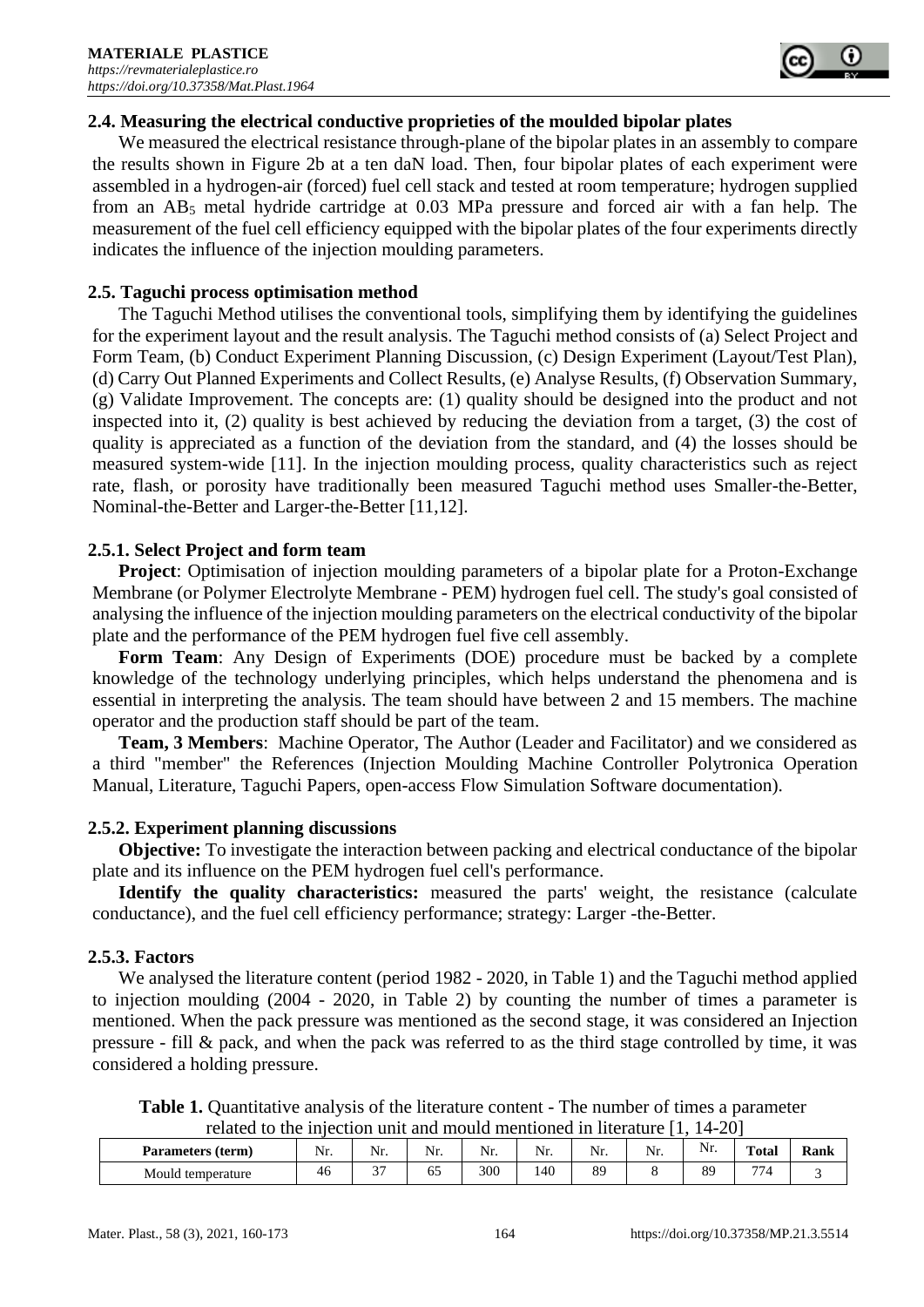#### **MATERIALE PLASTICE**  *[https://revmaterialeplastice.ro](https://revmaterialeplastice.ro/) https://doi.org/10.37358/Mat.Plast.1964*

| Injection pressure - fill | 73     | 6        | 120  | 280  | 85   | 83   | 36   | 184  | 867  |    |
|---------------------------|--------|----------|------|------|------|------|------|------|------|----|
| Cooling / cure time       | 29     |          | 29   | 104  | 37   | 25   | 66   | 18   | 313  |    |
| Packing/holding pressure  | 8      | $\Omega$ | 26   | 145  | 165  | 82   | 126  | 84   | 636  |    |
| Melt / barrel temperature | 152    | 40       | 59   | 375  | 53   | 120  | 158  | 85   | 1042 |    |
| Back pressure             | 72     | 3        | 51   | 109  | 64   | 40   | 15   | 68   | 422  |    |
| Injection speed           | 69     | 3        | 13   | 91   | 76   | 23   | 29   | 107  | 411  | 6  |
| Packing / holding time    | ↑      | $\Omega$ | 6    | 29   | 8    | 43   | 32   | 3    | 123  | Q  |
| Injection time            | 13     | 3        | 8    | 34   | 20   | 6    | 28   | 11   | 123  | 10 |
| Reference                 | $14$ ] | [1]      | 15   | 161  | 171  | 181  | [19] | [20] |      |    |
| Year of publication       | 1982   | 1989     | 1996 | 2000 | 2004 | 2010 | 2013 | 2020 |      |    |

**Table 2.** Quantitative analysis of the parameters related to the injection unit and mould - factors contribution rank according to Taguchi analysis works [12, 13, 21-24]

| <b>Parameters (Factors)</b>        | Rank | Rank           | Rank                        | Rank                        | Rank                          | Rank           | AV                          | N/AV | Rank |
|------------------------------------|------|----------------|-----------------------------|-----------------------------|-------------------------------|----------------|-----------------------------|------|------|
| Mould temperature                  |      | 3              | 4                           | 3                           |                               | 4              | 2.67                        | 2.25 |      |
| Injection pressure $-$ fill & pack |      |                |                             |                             | 3                             |                | $\mathcal{D}_{\mathcal{L}}$ |      |      |
| Cooling / cure time                | 4    | 2              |                             |                             |                               | 3              | 3                           |      |      |
| Packing/holding pressure           | 6    |                |                             | 4                           |                               |                | 3                           | 1.33 | 2    |
| Melt / barrel temperature          | 5    |                | $\mathcal{L}$               | 2                           | $\overline{4}$                |                | 3.25                        | 1.23 | 4    |
| Injection speed                    | 3    |                | 3                           |                             |                               |                | 2.33                        | 1.28 | 3    |
| Packing/holding time               | 2    |                |                             |                             |                               | $\mathfrak{D}$ | 2                           |      |      |
| Injection time                     |      |                |                             |                             | $\mathfrak{D}_{\mathfrak{p}}$ |                | 2                           | 0.5  | 6    |
| <b>Noise Factors</b>               |      |                |                             | 2                           |                               |                |                             |      |      |
| <b>Levels</b>                      | 3    | $\mathfrak{D}$ | 3                           | $\mathfrak{D}$              | $\mathfrak{D}_{\mathfrak{p}}$ |                |                             |      |      |
| <b>Measurements</b>                | 3    | 2              | $\mathcal{D}_{\mathcal{L}}$ | $\mathcal{D}_{\mathcal{L}}$ |                               |                |                             |      |      |
| Reference                          | [12] | 131            | [21]                        | [22]                        | [23]                          | [24]           |                             |      |      |
| Year of publication                | 2004 | 2010           | 2011                        | 2013                        | 2016                          | 2020           |                             |      |      |

The coefficient N/AV representing Sum of apparitions of the term/ Average Rank, presented in Table 2, do not confirm the Ranks according to the literature presented in Table 1, the packing/holding, overpasses the injection/filling pressure and mould temperature overpasses the melt temperature. Injection pressure is the fifth, injection speed is the third. It shows the approach of the last decade, influenced by the flow simulation software analyses.

#### **Filling pressure and packing pressure terms in injection moulding technology**

Literature. Filling: the injection unit delivers a pre-set amount of molten polymer to the mould tool; *Packing and Solidification:* Under pressure, once the material is in the tool, it fills the cavity (mould packing), then the part cooled and is finally ejected. The packing stage aims to add extra material to compensate for the shrinkage caused by the decreasing density of the solidifying polymer [17]. During the mould cavity filling, high injection pressures maintain the desired filling speed. Once the mould cavity is complete, this high pressure may not be necessary or desirable; a lower, second stage pressure may follow a high first stage pressure. At a certain point in the injection moulding stroke, when the mould is almost complete or the gate freezes, the resistance to flow becomes high and, it becomes difficult for the screw to maintain the desired rate. The Velocity Pressure Transfer (VPT) is when control shifts from velocity to pressure [1]. Seres claims that the transition from filling the mould cavity to the packing (also known as the transition from the first stage to the second stage) is performed differently in injection with a material cushion versus without a material cushion (switch-over on the maximum stroke). The packing phase starts with the end of filling and ends with the gate freezing point [2]. A three-stage system introduces the terms filling (first stage), packing (second stage) and holding (third stage). The first injection pressure completes the filling and packing phases; the holding pressure executes the third stage.

**Flow simulation software**. When comparing the pressures between the moulding machine and the simulation, the plastic pressure should be measured directly and not calculated as the hydraulic pressure multiplied by the intensification ratio whenever possible. Differences between simulated and real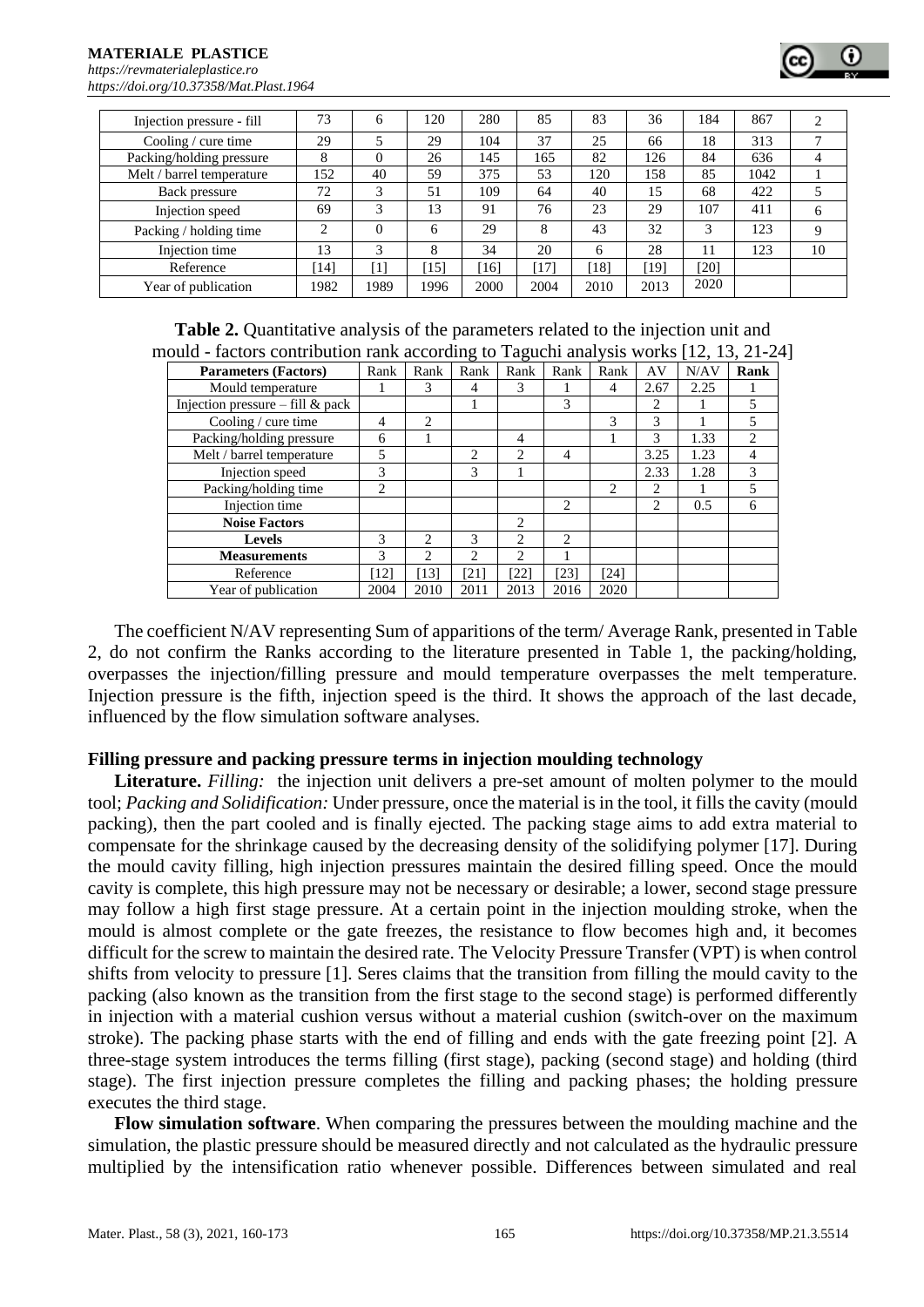pressure can appear when data is not dependent on viscosity [25]. Eventually, accurate rheologic data are a must; data collection is a hard and expensive job.

For the polypropylene - graphite composite is not available rheologic data for a reliable flow simulation. Therefore, we have chosen the L4 orthogonal array with a Larger-the-Better strategy to optimise the process and an adapted formula for estimating the injection pressure. We used the terms hydraulic injection pressure  $p_h$ , specific injection pressure *p* (as the hydraulic pressure multiplied with the intensification ratio) and mould cavity pressure  $p_c$  (as measured with the DME sensor placed in the mould manufactured for the injection moulds tests).

**Machine controllers**. In modern injection moulding machines, the operator can set multi-stage pressures, maximum injection pressure, injection speeds, holding pressures, and times. The switch-over point (Velocity Pressure Transfer) can be set on screw position, hydraulic pressure or specific pressure, cavity pressure (optional), or time [26-28]. Machine Constructors like Fanuc use the terms maximum injection pressure and maximum pack pressure [29].

### **2.5.4. Levels**

Material supplier recommendation guideline for injection moulding of composites with high graphite content: the shot weights: 30-70% of the maximum available on the injection unit, generous open machine and mould nozzle, large cross-section runners and gate, high injection speed, holding pressure: 2/3 of the maximum injection pressure, holding Time: 1.25 s/mm of thickness, temperatures: mould 70- 90ºC, barrel 220 to 360ºC (to the nozzle of the injection unit). This study indicates the equipment, injection unit cylinder and mould temperatures and not of the compound melt. In Figure 3 are presented the injection moulding parameters and the location where they are set or measured. No polymer is infinitely stable at the processing temperatures, so that it may concern changing proprieties and degradation [14]. TGA analyses performed at Advanced Polymer Materials Group on our experiments material observed the composite degradation high rate above 430ºC. Results are confirmed by Halasz et al. [7] or Chipara et al. [8] on polypropylene–carbon compounds TGA. Our tests with injection moulding the bipolar plate in polypropylene evidenced the maximum hydraulic injection pressure,  $p_{hn}$  of 30 bar, a specific pressure of 242.22 bar and a measured (average) cavity pressure  $p_c$  207.6 bar at a barrel nozzle temperature set 220ºC, mould temperature 30ºC.

Valero et al. [20] recommend for PP melt temperature of 200 to 290ºC and affirm that melt temperature results from screw rotation speed, back pressure and injection unit temperature. Seres [2], Whelan [14], Rosato et al. [16] indicate a lower effect of the injection rotational speed and a significant effect of the shear rate heating and barrel temperatures. Goodship recommends for PP an ascending profile of cylinder temperatures from 220 to 290ºC [17].

**The decision on choosing the factors and level** 

To optimise the process and analyse the influence of the injection moulding parameters on the resistance of the bipolar plate (and on the fuel cell performance), on a minimal design of experiments, a Taguchi L4 orthogonal array, three factors with two levels was chosen.

|                               |                             | <b>THEIR CALLOCATED</b> ON CHOODING THE TOTAL OF THE THEFOLD TO TEMPERATURE THE PLODGED |
|-------------------------------|-----------------------------|-----------------------------------------------------------------------------------------|
| Factor                        | Composite Supplier          | Observation                                                                             |
|                               | Recommendation              |                                                                                         |
| Set Temperature at            | $T_N = 300 \div 360$ °C     | For polypropylene, the AVERAGE Barrel's Nozzle Temperature for                          |
| Nozzle $(T_N)$                | AVERAGE $T_N$ = 330 °C      | PP is of about 220 °C:                                                                  |
|                               |                             |                                                                                         |
| <b>Mould Cavity</b>           | $T_c = 70 \div 80$ °C       | For polypropylene, the AVERAGE Mould Temperature is of about                            |
| Temperature $(T_C)$           | AVERAGE $T_c = 75^{\circ}C$ | $30^{\circ}$ C:                                                                         |
| Injection Pressure $(p_{hk})$ | High pressure.              | Applying formula (2) $p_{hk} = p_{hp}(1 + ac^b/d^f)$                                    |
| [bar]                         | It was chosen.              | For values of $a = 0.0295$ and $b = 1.3$ [10],                                          |
|                               | $p_{hk} \pm 15 \, bar$ ,    | $d = (330+75)/(220+30)$ , $f=2.5$ , $p_{hp} = 30$ bar results                           |
|                               | 100 and 130 bar             | $p_{hk} = 115$ bar.                                                                     |

| <b>Table 3.</b> Procedure on choosing the levels of the factor's temperature and pressure |  |  |  |  |  |
|-------------------------------------------------------------------------------------------|--|--|--|--|--|
|                                                                                           |  |  |  |  |  |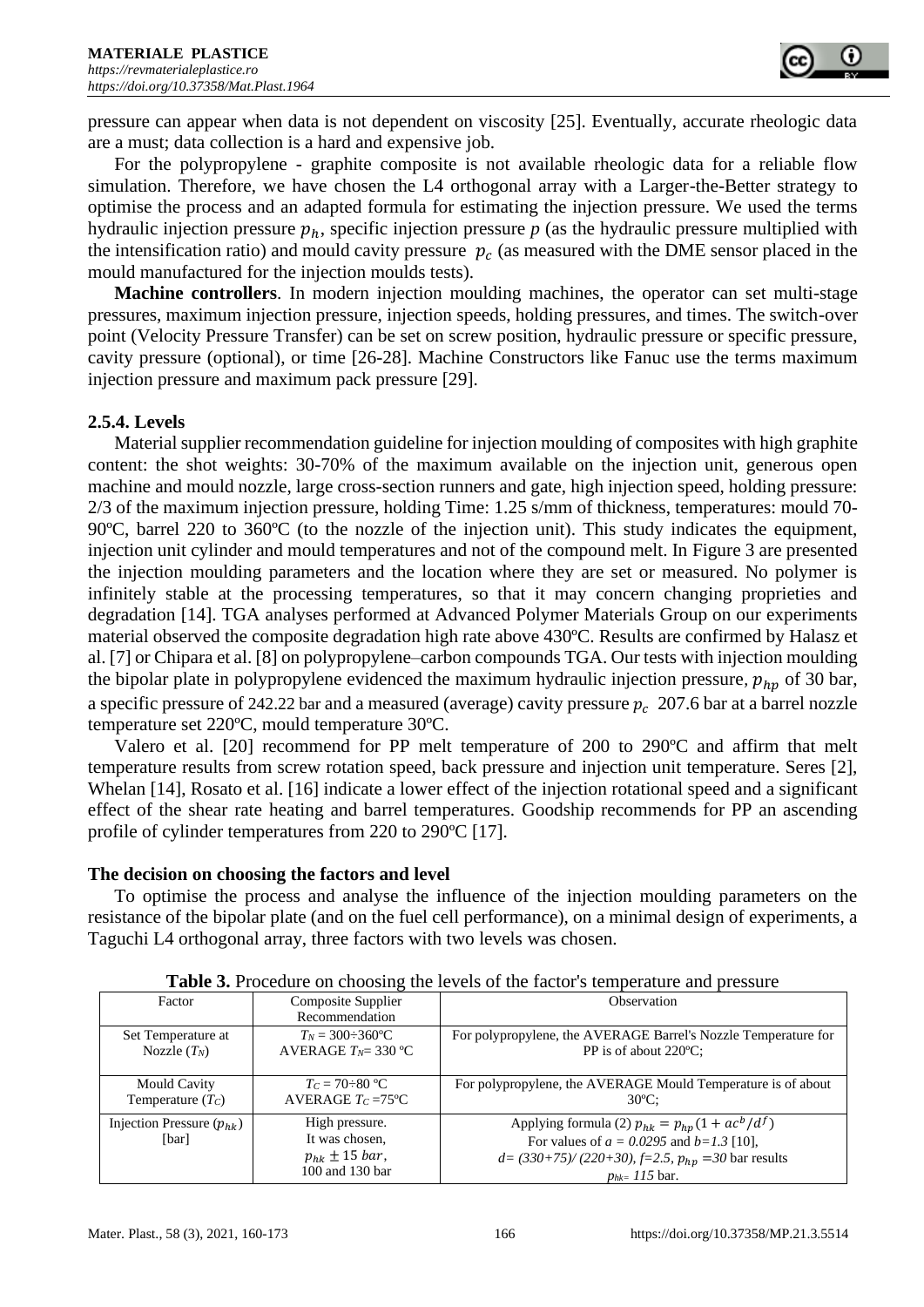

From 30 experiments, we analysed the representative 20 experiments (5 samples for each experiment). Table 3 is presented the procedure for choosing the levels of factors:  $T_N$  – barrel nozzle set temperature, 320-340 [ºC] & *T<sup>C</sup>* - mould temperature, 70-80 [ºC], *ph*- hydraulic injection pressure 100 – 130 bar, and *tH*- holding time 4-8 s. Table 4 presents the order of experiments, factors and levels. Pressures are indicated in bars as they can be set and measured.

#### **2.6. Measurements concept**

We considered simple methods for evaluating the influence of the injection moulding parameters on the electrical conductivity of the bipolar plates: measuring the performance of the fuel cell stack, the product and standard available equipment. The units are indicated as they can be set or read on equipment controllers.

## **3. Results and discussions**

## **3.1. Results, Taguchi and ANOVA analyses**

The Taguchi method uses a statistical measure of performance called signal-to-noise SN, for Larger-The-Better, calculated with formulas (3) and (4) a function of Mean Sum of Squares Deviation of the measured values of the experiment  $(y_i)$ , MSD. The Taguchi and ANOVA analyses calculations were made with a standard commercially licenced spreadsheet software.

$$
MSD = n^{-1} \sum_{i=1}^{n} \frac{1}{y_i^2}
$$
 (3)

$$
SN = -10 \log (MSD) \tag{4}
$$



**Table 4.** Order of experiments, L4 orthogonal array, 3 factors, 2 levels, SET on controller values

**Figure 3.** Process parameters. Profile of temperatures set on the injection barrel. Set hydraulic pressure in the installation - *ph*, calculated specific pressure in the front of the screw - *p*, measured pressure in the cavity - *p<sup>c</sup>*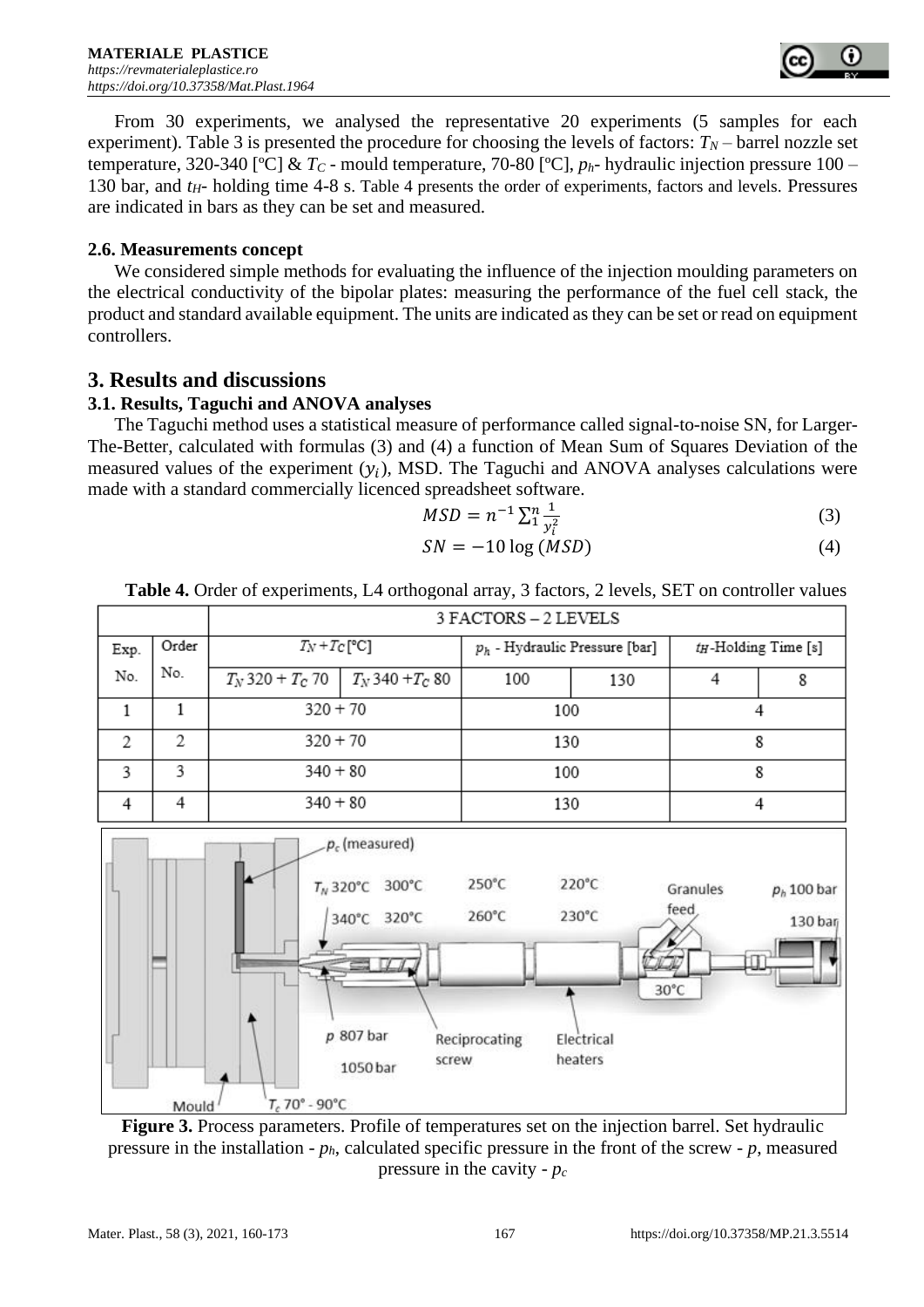



**Figure 4.** Samples of Experiment no. 3, a) complete injection anode side view, b) complete injection cathode side view including sprue, runner and gate

Process parameters are presented in Figure 3, and injection moulded samples of experiment no. 3 are shown in Figure 4.

#### **3.2. Analyses of mass and thicknesses measurements**

In Figure 4 are presented samples of experiment no. 3; the mass has been measured on a complete injection shot, including sprue, runner and gate (to not influence the results by different gate cuts). The bipolar plates have 55 mm x 55 mm - 4.2 mm with a 32 mm x 32 mm gas active area at the anode and eleven channels 55 mm x 1.5 mm - 1 mm at the cathode. Figure 5 are presented the mass and thickness measurements. Analyses results of injection moulding experiments Tables 5, 6, 7 confirm the dominant influence of injection pressure (Rank 1) on mass and thickness.



**Figure 5.** Mass and thickness measurements

**Table 5.** Mass measurements, mean sum of squares deviation, *SN* ratio for larger-the-better

| No. | $T_N + T_C$ | $p_h$ | tн  |       |       | Mass Measurements $(y_i)$ [g] |       |       | <b>MSD</b>  | SN Ratio    |  |
|-----|-------------|-------|-----|-------|-------|-------------------------------|-------|-------|-------------|-------------|--|
|     | [°C]        | [bar] | l s |       |       |                               |       |       |             |             |  |
|     | $320+70$    | 100   |     | 23.32 | 23.24 | 23.11                         | 22.78 | 23.7  | 0.00185403  | 27.318833   |  |
| ∠   | $320+70$    | 130   |     | 25.45 | 25.61 | 25.39                         | 25.29 | 25.76 | 0.001538066 | 28.13025068 |  |
|     | $340+80$    | 100   |     | 24.6  | 24.42 | 24.42                         | 24.6  | 24.47 | 0.001665757 | 27.7838847  |  |
|     | $340 + 80$  | 130   |     | 26.39 | 26.17 | 26.23                         | 26.18 | 26.1  | 0.001455296 | 28.3704872  |  |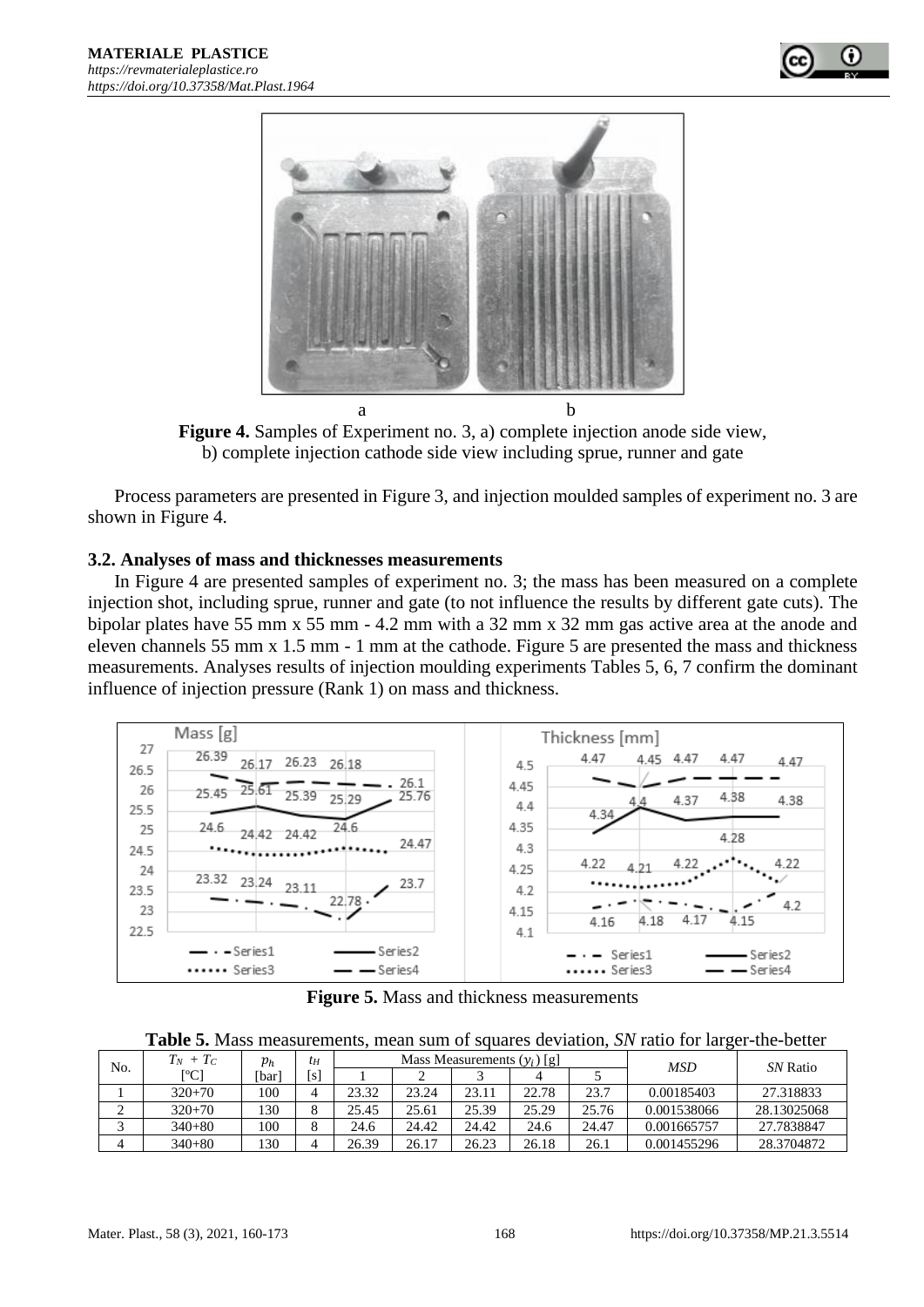|                             | Factors                |            | Temperatures $T_N + T_C$ [°C] |         | Injection Pressure $p_h$ Bar] | Holding time $t_H$ [s] |         |  |
|-----------------------------|------------------------|------------|-------------------------------|---------|-------------------------------|------------------------|---------|--|
| Exp.                        | SN Ratio               | $320 + 70$ | $340 + 80$                    | 100     | 130                           |                        |         |  |
|                             | 27.3188                | 27.3188    |                               | 27.3188 |                               | 27.3188                |         |  |
| $\mathcal{D}_{\mathcal{A}}$ | 28.1303                | 28.1303    |                               |         | 28.1303                       |                        | 28.1303 |  |
|                             | 27.7839                |            | 27.7839                       | 27.7839 |                               |                        | 27.7839 |  |
|                             | 28.3705                |            | 28.3705                       |         | 28.3705                       | 28.3705                |         |  |
|                             | Sum of SN at level     | 55.4491    | 56.1544                       | 55.1027 | 56.5007                       | 55.6893                | 55.9141 |  |
|                             | Factor Effect at level | 27.7245    | 28.0772                       | 27.5514 | 28.2504                       | 27.8447                | 27.9571 |  |
|                             | <b>Factor Effect</b>   |            | 0.3526                        |         | 0.6990                        | 0.1124                 |         |  |
| Rank                        |                        |            |                               |         |                               |                        |         |  |

#### **Table 6.** Taguchi analyse on SN ratio for larger-the-better, mass measurements

|  |  |  |  | Table 7. ANOVA analyse of sum of squares (SS), factors contribution, factor influence on mass |
|--|--|--|--|-----------------------------------------------------------------------------------------------|
|--|--|--|--|-----------------------------------------------------------------------------------------------|

| Factors                       | Level 1  | evel 2   | SN at L1    | SN at L2    | SS          | Contribution | Influence       |
|-------------------------------|----------|----------|-------------|-------------|-------------|--------------|-----------------|
| $T_N + T_C$ [ <sup>o</sup> C] | $320+70$ | $340+80$ | 27.72454184 | 28.07718595 | 0.124357871 | 19.9%        | <b>DOMINANT</b> |
| $p_h$ [bar]                   | 100      | 130      | 27.55135885 | 28.25036894 | 0.488615105 | 78.1%        | <b>DOMINANT</b> |
| $t_H$ [s]                     |          |          | 27.8446601  | 27.95706769 | 0.012635466 | 2.0%         | Negligible      |

#### **3.3 Electrical conductivity**

The electrical resistance is a direct indicator of the electrical conductivity, and on the layout presented in Figure 2, the resistance was calculated with Ohm's law. For the composite polypropylene-graphitecarbon black bipolar plates, the packing pressure influence on the conductivity was anticipated by reducing the graphite particles' gaps. The carbon black and graphite contribution were recorded. Nevertheless, in this particular situation, from Tables 8, 9 and 10, it can be observed a more considerable influence on the electrical conductance of the combined factor material temperature – mould temperature (Rank 1) versus the influence of the injection pressure (Rank 2). The temperature favours the contact between the graphite conductive particles penetrating the polymer layer, creating more electrically conductive circuits.

| <b>Table 8.</b> Conductance G (calculated as 1/R), mean sum of |
|----------------------------------------------------------------|
| squares of reciprocals, SN ratio                               |

| $T_N+T_C$<br>No.              | $p_h$               | $t_H$ |                |      | Conductance, $G=1/R$ [S] | <b>MSD</b> | SN Ratio       |      |         |         |
|-------------------------------|---------------------|-------|----------------|------|--------------------------|------------|----------------|------|---------|---------|
|                               | $\lceil{^o}C\rceil$ | [bar] | [s]            |      | $\overline{c}$           | 3          | $\overline{4}$ | 5    |         |         |
|                               | $320+70$            | 100   | 4              | 1.96 | 2.56                     | 2.78       | 3.33           | 3.03 | 0.14814 | 8.2933  |
| $\mathfrak{D}_{\mathfrak{p}}$ | $320+70$            | 130   | 8              | 2.78 | 3.33                     | 3.03       | 3.70           | 3.23 | 0.0995  | 10.0218 |
| 3                             | $340+80$            | 100   | 8              | 3.70 | 4.17                     | 4.17       | 4.76           | 4.17 | 0.05796 | 12.3687 |
| $\overline{4}$                | $340 + 80$          | 130   | $\overline{4}$ | 4.17 | 4.76                     | 4.76       | 5.00           | 4.55 | 0.04684 | 13.2938 |

|  |  | <b>Table 9.</b> Taguchi analyse on SN Ratio for larger-the-better, conductance $(G=1/R)$ |  |
|--|--|------------------------------------------------------------------------------------------|--|
|  |  |                                                                                          |  |

| Factors                |                 | Temperature $T_N + T_C$ [°C] |            |         | Injection Pressure $p_h$ [bar] | Holding Time $trH$ [s] |         |  |  |
|------------------------|-----------------|------------------------------|------------|---------|--------------------------------|------------------------|---------|--|--|
| Exp.                   | <b>SN Ratio</b> | $320 + 70$                   | $340 + 80$ | 100     | 130                            |                        |         |  |  |
|                        | 27.3188         | 8.2933                       |            | 8.2933  |                                | 8.2933                 |         |  |  |
|                        | 28.1303         | 10.0218                      |            |         | 10.0218                        |                        | 10.0218 |  |  |
|                        | 27.7839         |                              | 12.3687    | 12.3687 |                                |                        | 12.3687 |  |  |
|                        | 28.3705         |                              | 13.2938    |         | 13.2938                        | 13.2938                |         |  |  |
| Sum of SN at level     |                 | 18.3150                      | 25.6625    | 20.6620 | 23.3156                        | 21.5871                | 22.3905 |  |  |
| Factor Effect at level |                 | 9.1575                       | 12.8313    | 10.3310 | 11.6578                        | 10.7936                | 11.1952 |  |  |
| <b>Factor Effect</b>   |                 | 3.6738                       |            | 1.3268  |                                | 0.4017                 |         |  |  |
| Rank                   |                 |                              |            |         |                                |                        |         |  |  |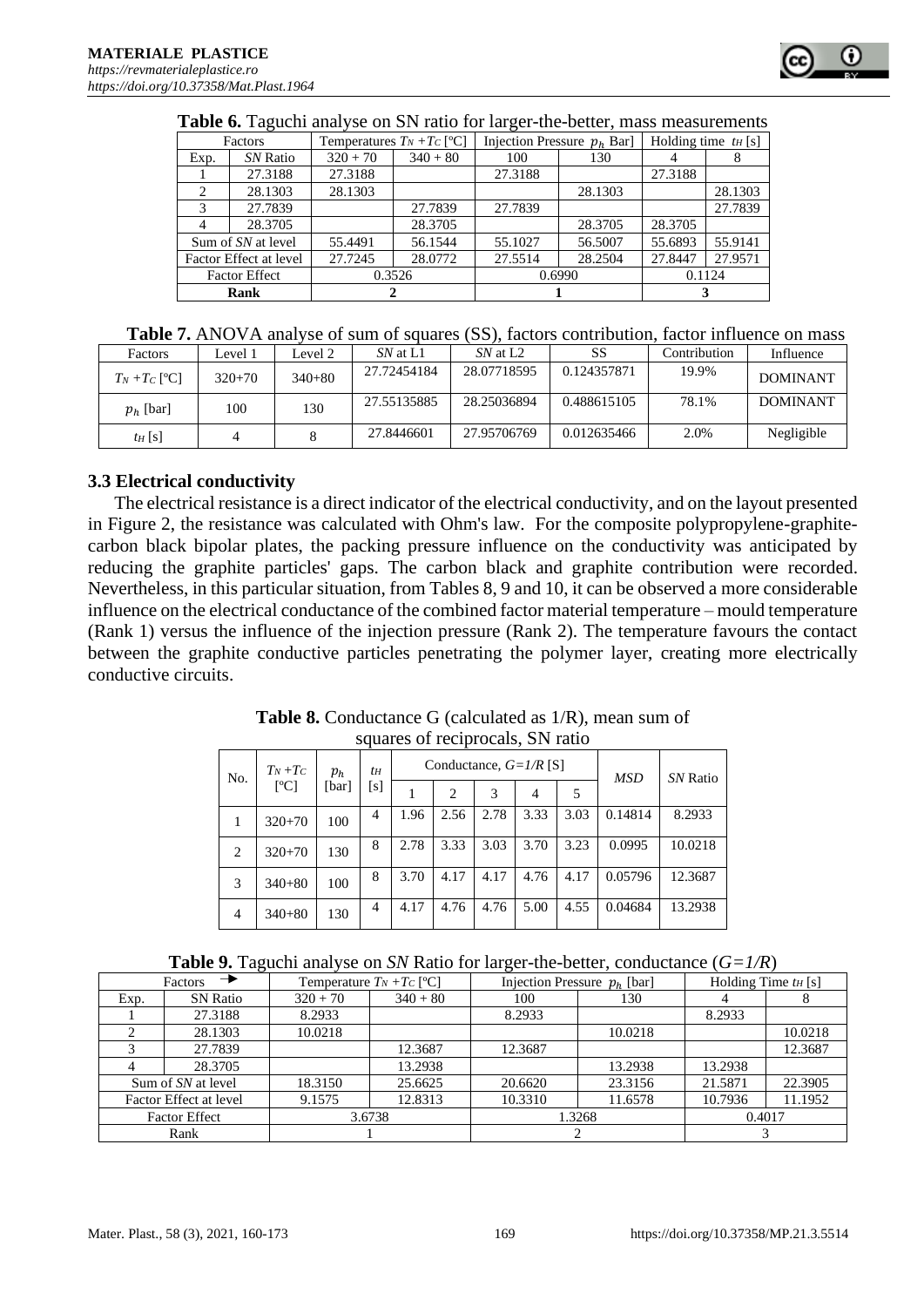

Seres indicated the effect of temperatures on the specific volume and the product's packing [2]. Rosato et al. mentioned that melt temperatures help molecular knitting and entanglement, and mould temperature elevation promotes slow cooling, more time for packing, allowing the molecules to entangle [16]. On the other hand, with higher temperatures, the polymer permits conductive particles to create more conductive network chains, therefore better conductivity. Further experiments demonstrated a variance of the electrical resistance with the load and the contact surface quality.

| Factors                       | Level 1  | evel 2   | SN at L1    | SN at L <sub>2</sub> | SS          | Contributio | Influence       |  |  |
|-------------------------------|----------|----------|-------------|----------------------|-------------|-------------|-----------------|--|--|
| $T_N + T_C$ [ <sup>o</sup> C] | $320+70$ | $340+80$ | 9.157522895 | 12.83127368          | 13.49644486 | 87.5%       | <b>DOMINANT</b> |  |  |
| $p_h$ [bar]                   | 100      | 130      | 10.33099641 | 11.65780016          | 1.760408191 | 11.4%       | <b>DOMINANT</b> |  |  |
| $t_H$ [s]                     |          |          | 10.79355387 | 11.19524271          | 0.161353929 | 1.0%        | Negligible      |  |  |

**Table 10.** ANOVA analyse, sum of squares (SS), contribution, influence on conductance *G*

#### **3.4. Fuel cell performance**

The measurement of the fuel cell efficiency equipped with the bipolar plates of the four experiments directly indicates the influence of the injection moulding parameters. Four bipolar plates of each experiment were assembled in a hydrogen-air (forced) fuel cell stack, as shown in Figure 6. The fuel cell stack was tested at room temperature.



**Figure 6.** PEM (Proton-Exchange Membrane) Fuel cell test assembly: 1) Endplate Anode side; 2) Copper Collector; 3) Anode Endplate; 4) Gasket; 5) Polymer Membrane Electrode Assembly; 6) Bipolar Plate; 7) Cathode Endplate

| Nr. | $T_N+T_C$<br>[°C] | $p_h$<br>[bar] | $t_H$ [s] | Voltage<br>[V] | Current<br>[A] | Power<br>[W] | Power<br>Efficiency |
|-----|-------------------|----------------|-----------|----------------|----------------|--------------|---------------------|
|     | $320 + 70$        | 100            | 4         | 2.6855         | 0.8738         | 2.3466       | 100.00%             |
| 2   | $320 + 70$        | 130            | 8         | 2.6457         | 1.0108         | 2.6895       | 114.61%             |
| 3   | $340 + 80$        | 100            | 4         | 2.8053         | 1.0221         | 2.8642       | 122.06%             |
| 4   | $340 + 80$        | 130            | 8         | 2.8495         | 1.0994         | 3.1408       | 133.84%             |

As shown in Table 11, the power efficiency measurements confirmed the influence of melt and mould temperatures on the bipolar plates' performance and the fuel cell stack accordingly. According to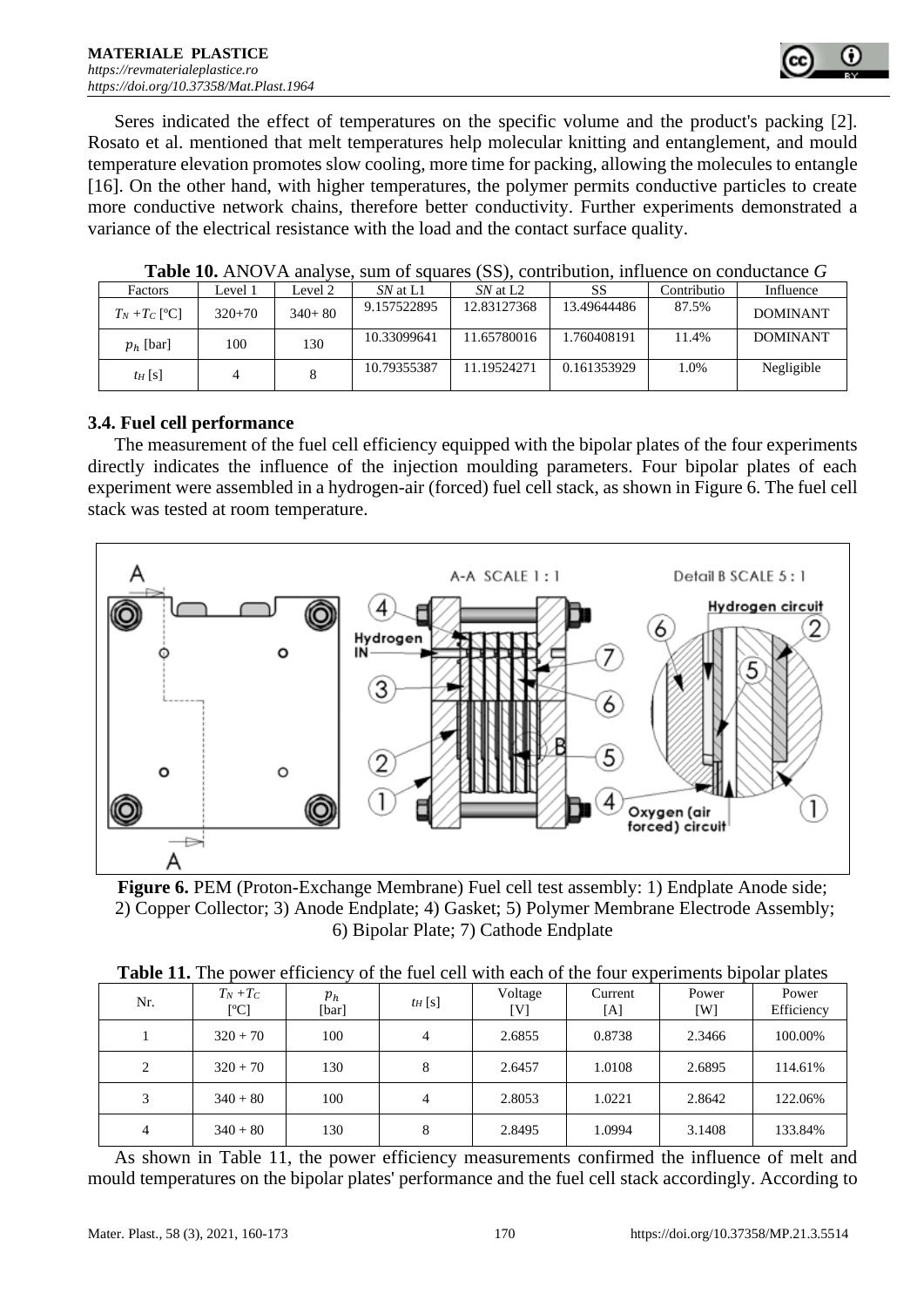

our knowledge, not many works have been analysing process temperatures affecting the conductivity of a product injection moulded in a polymeric composite with high inorganic filler content. The dominant influence of temperatures on the electrical resistance shown in Table 10 agrees with Lellinger et al. [30], Chandra et al. [31], Rios et al. [32], all confirmed the significant effect of increasing melt temperature on decreasing the electrical resistivity. For example, Chandra et al. found the electrical conductivity 3.84 E-06 S/cm of an injection moulded composite CNT 1.8wt% / PC at low injection speed and low process temperature and 1.81 E-05 S/cm at high injection speed and high level of process temperature [31]. On injection moulding of polycarbonate filled with 5% carbon nanotubes, Rios et al. demonstrated an increase in the processing temperature from 280 to 310ºC led to a decrease of about two orders magnitude the volumetric resistivity [32].

#### **3.5 Analyses of inorganic content influence on viscosity and injection pressure**

As presented in 2.3 with Dobrescu et al. formula (1), for values of *a = 0.0295* and *b=1.3* [10] can be estimated a relative composite's viscosity  $\eta_k$ :

$$
\eta_k = \eta_p (1 + ac^b) = \eta_p (1 + 0.0295 \cdot 85^{1.3}) = 10.705 \cdot \eta_p \tag{5}
$$

To estimate the injection pressure, we used the formulas (2) and (3) proposed in this paper, considering the values recorded on the Polypropylene injection moulding experiments (set hydraulic injection pressure  $p_{hp}$  of 30 bar, cavity pressure 220 bar, nozzle temperature of 220°C and a mould temperature of 30ºC):

$$
p_{hk} = p_{hp} \left( 1 + \frac{ac^b}{d^f} \right) = p_{hp} \left( 1 + \frac{0.0295 \cdot 85^{1.3}}{\left( \frac{330 + 75}{220 + 30} \right)^{2.5}} \right) = 3.846 \cdot p_{hp} \tag{6}
$$

$$
p_{hk} = 3.846 \cdot p_{hp} = 115.389 \,\text{[bar]}\tag{7}
$$

The equation fits the results if conditioned by an influence of the combined temperatures. It could be used as an estimated injection pressure level (hydraulic installation pressure multiplied by the intensification factor) in the design of the experiment, as shown in Table 3. Analysing the results, we noted that the cavity pressure is complex influenced by injection pressure, melt and mould temperatures and inorganic content, as shown in Table 12. The inorganic content negatively influences the flow, higher pressures, and necessary temperatures (experiment  $5/1,2,3,4$ ). Increasing the melt and mould temperatures reduces the injection pressure (experiment 2/4).

| $\mu$ at the detector $\mu$ and $\mu$ and $\mu$ and $\mu$ and $\mu$ and $\mu$ and $\mu$ and $\mu$ and $\mu$ and $\mu$ and $\mu$ and $\mu$ and $\mu$ and $\mu$ and $\mu$ and $\mu$ and $\mu$ and $\mu$ and $\mu$ and $\mu$ and $\mu$ and $\mu$ and $\$ |             |           |                          |                               |                         |                         |                  |                                    |  |  |  |
|-------------------------------------------------------------------------------------------------------------------------------------------------------------------------------------------------------------------------------------------------------|-------------|-----------|--------------------------|-------------------------------|-------------------------|-------------------------|------------------|------------------------------------|--|--|--|
| +87GR and polypropylene PP, at different temperatures of barrel's nozzle $T_N$ and mould cavity                                                                                                                                                       |             |           |                          |                               |                         |                         |                  |                                    |  |  |  |
|                                                                                                                                                                                                                                                       | Exp.<br>No. |           | Material $Tx + T_C$ [°C] | $p_h$ [bar]<br>Set & measured | $p$ [bar]<br>calculated | $p_c$ [bar]<br>measured | Average mass [g] | Av. $G$<br>$(=\frac{1}{R})$<br>[S] |  |  |  |
|                                                                                                                                                                                                                                                       |             | $PP+87GR$ | $320 + 70$               | 100                           | 807.41                  | 98.6                    | 23.23            | 2.733                              |  |  |  |
|                                                                                                                                                                                                                                                       |             | $PP+87GR$ | $320 + 70$               | 130                           | 1049.63                 | 189                     | 25.5             | 3.214                              |  |  |  |

3 PP+87GR 340 + 80 100 807.41 187.75 24.502 4.193 4 | PP+87GR | 340 + 80 | 130 | 1049.63 | 300.125 | 26.214 | 4.647  $5 \mid PP \mid 220 + 30 \mid 30 \mid 242.22 \mid 207.6 \mid 10.8 \mid -10.8$ 

**Table 12.** Set and measured hydraulic injection pressure  $-p_h$ , calculated specific injection pressure  $p$ , measured cavity pressure -  $p_c$ , average mass and average  $G$  for injection moulding of composite PP+87GR and polypropylene PP, at different temperatures of barrel's nozzle  $T_N$  and mould cavity  $T_C$ 

Increasing the melt and mould temperatures helps obtain better replication by obtaining higher cavity pressure at the same injection pressure level (experiment 3/1. Results confirm that an accurate rheologic description of the composite is a must for an appropriate flow simulation, and the process temperatures influence the product's proprieties. When not available, or optimising the process parameters through simple design experiments, the suggested formula might help.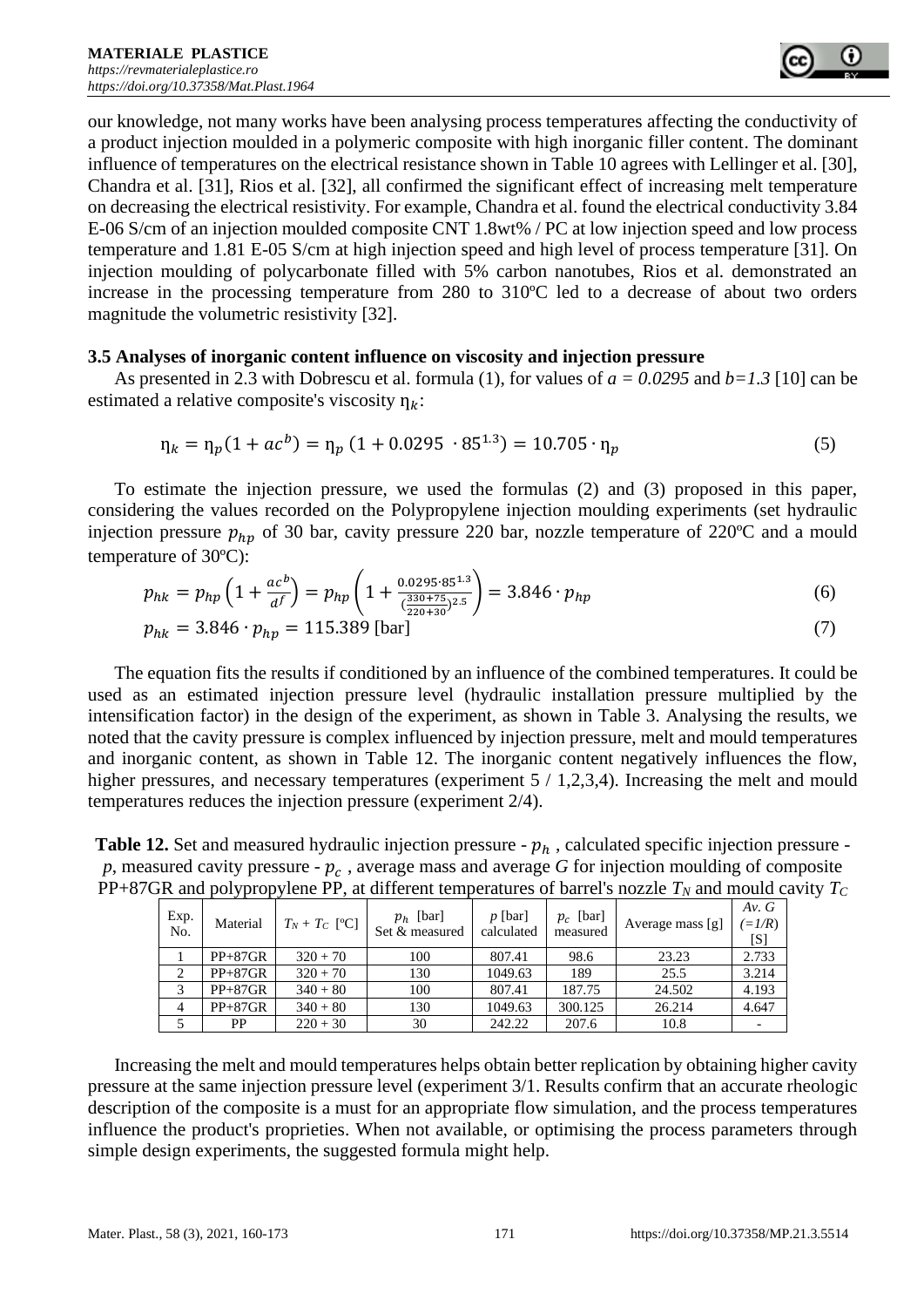Brydson demonstrated the melt viscosity is a function of the difference between the polymer's processing temperature and glass transition temperature  $(T - T_a)$  and claimed an increase in pressure with 1000 bar is equivalent to a drop in temperature in the range of 30-50°C [1]. As shown in Table 12, at the same injection pressure  $p_h$  of 100 bar, specific pressure p of 807.41 bar respectively, a combined increase of temperatures with 30°C increased the mould cavity  $p_c$  from 98.6 to 187.75 bar (Experiment 1/3), and at pressure  $p_h$  of 130 bar, *p* of 1049.63 bar, a combined increase of 30°C increased the mould cavity  $p_c$  from 189 to 300 bar (Experiment 2/4). The polypropylene injection moulding has a different flow behaviour than the polypropylene-graphite composite, with a lower cavity pressure drop.

Electrical conductivity can be predicted on a complex model considering the content, dimensions, and orientation of the conductive particles in the polymeric matrix. Table 12 results indicate that the process temperatures and the cavity pressure, which contribute too, can be considered for an estimation.

## **4.Conclusions**

The Taguchi and ANOVA analysis on an L4 orthogonal array demonstrated a dominant influence of injection pressure on the mass and thickness of the bipolar plate, a situation that was anticipated. Furthermore, an adapted formula has been introduced here for estimating the injection pressure by considering the influence of the combined temperatures of the melt (at the barrel nozzle) and mould temperature. The bipolar plates were tested in a PEM hydrogen fuel cell stack, a direct indication of the influence of injection moulding parameters on the performance. The Taguchi Method does not require high-level mathematics and, backed by a complete knowledge of the technology underlying principles, can be integrated even by small companies.

The electrical resistance analysis evidenced a significant influence of composite and mould temperatures, explained by better contact of the electrically conductive particles through the polypropylene's melted layer. In addition, higher process temperatures contributed to increased cavity pressure and better packing and conductivity by improving the conductive network chain. The electrical conductivity can be predicted by a model considering the process temperatures influence.

The material's excellent proprieties are not a guarantee that the manufactured product will correspond to the requirements. Moreover, the experiments demonstrated the need to optimise the injection moulding parameters to get the best performance of the composite recipe. The efficiency of a hydrogen-air fuel cell stack assembled with each of the four bipolar plates demonstrated the dominant temperature's (rank 1) and injection pressure's (rank 2) effect for better performance.

**Acknowledgements**: TGA Analyses were kindly provided by Paul Octavian Stanescu from Advanced Polymer Materials Group, Politehnica University of Bucharest. Alice Cristea from Revista Materiale Plastice kindly provided a digital copy of the paper [10]. The mould and experiments on equipment of LS INTEH s.r.l. Bucharest.

## **References**

1.BRYDSON, J. A., Plastics Materials, Fifth Edition, ISBN 0-408-00721-4, London, 1989

2.SERES, I., Injectarea Materialelor Plastice, ISBN 973-97652-6-2, p.103, Oradea, 1996

3.BAUHOFER, W., KOVACS, J.Z. A review and analysis of electrical percolation in carbon nanotube polymer composites. Composites science and technology. 2009;**69**(10):1486-98.

4.DWEIRI R, SAHARI J. Electrical properties of carbon-based polypropylene composites for bipolar plates in polymer electrolyte membrane fuel cell (PEMFC). Journal of Power Sources. 2007;**171**(2):424- 32.

5.DERIETH, T., BANDLAMUDI, G., BECKHAUS, P., KREUZ, C., MAHLENDORF, F., HEINZEL, A. Development of highly filled graphite compounds as bipolar plate materials for low and high temperature PEM fuel cells. Journal of New Materials for Electrochemical Systems. 2008;**11**(1):21. 6.RZECZKOWSKI, P., KRAUSE, B., PÖTSCHKE, P. Characterization of highly filled PP/graphite composites for adhesive joining in fuel cell applications. Polymers. 2019 Mar;**11**(3):462.